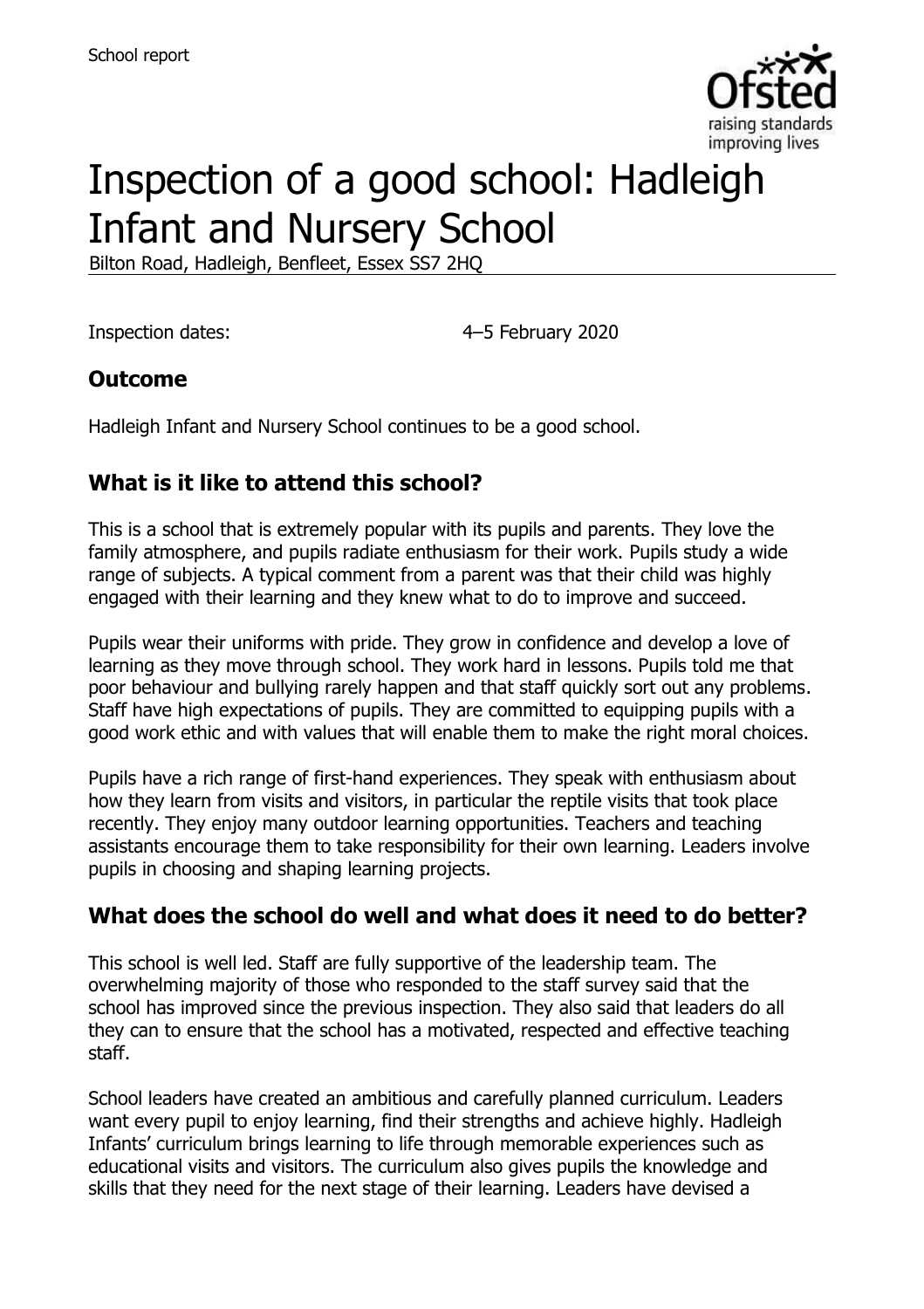

learning passport for every pupil that encourages pupils to broaden their experiences and take part in many different activities, such as 'searching for worms outside' and 'tasting something you have never eaten before'. Pupils enjoy these experiences and the challenge to complete as many as possible.

Teachers know how to teach the different subjects of the national curriculum. For example, in science and geography, they have a good subject knowledge and pupils remember what they have learned. Teachers develop pupils' skills as artists well, such as how to use different tones. In other subjects, such as history, pupils do not remember what they learned. This is because teachers do not use the specific vocabulary of the subject.

Leaders foster a love of reading and pupils see reading as an enjoyable activity. The phonics programme is well sequenced and consistently taught. Teachers and teaching assistants encourage pupils to develop confidence, fluency and understanding. Most pupils quickly gain the skills they need to become fluent readers. Pupils who fall behind get support to catch up. However, the books pupils use to practise their reading are not always well matched to their phonic knowledge closely enough.

Children settle quickly in the early years. They respond well to routines and expectations. They enjoy learning and playing together. Resources are well organised so children can select what they need. Staff join in with children as they play, to extend learning. Both the indoor and outdoor areas give children lots of opportunities to investigate and explore. For example, during the inspection children in the Nursery were planting potatoes and were using a variety of hand tools.

Pupils with special educational needs and/or disabilities (SEND) benefit from the same engaging curriculum as their peers and they take a full part in school activities. They too progress through the curriculum developing key skills because teachers and teaching assistants effectively adapt planning. The special educational needs coordinator works closely with teachers and teaching assistants, giving them good advice on how they can help pupils succeed in their learning.

Pupils behave well in class and around the school. They love to be challenged in lessons and most have positive attitudes to their learning. Leaders have worked successfully to enhance pupils' personal development and parents value the work of the school's learning mentor. Pupils are encouraged to pursue their interests. Pupils enjoy the many after-school clubs that the school runs. These include cooking, jigsaws, gymnastics, football and Spanish.

Leaders have worked successfully to improve pupils' attendance. Good attendance is celebrated. This encourages pupils to attend regularly. Overall attendance is improving this year as a result. However, there are still too many disadvantaged pupils and pupils with SEND who are absent from school.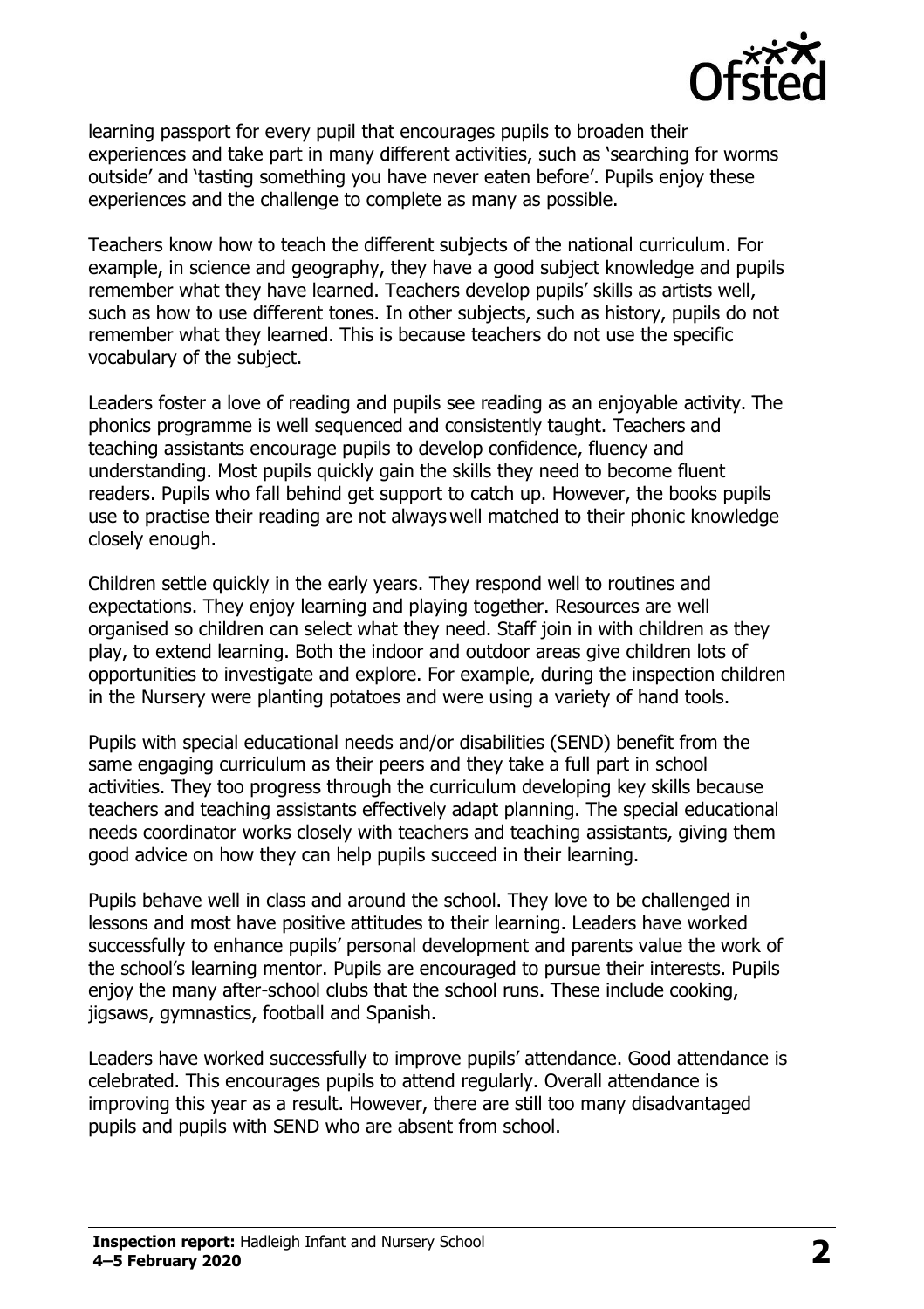

## **Safeguarding**

The arrangements for safeguarding are effective.

Pupils feel overwhelmingly safe in school, and their parents share this view.

Staff know the pupils and their families very well. They use this knowledge to help them to keep pupils safe. Leaders make sure that staff are well trained, so that they are vigilant and alert to any risks. If an issue arises, leaders take the right steps to involve other agencies that work with children. They keep good records. Leaders make the necessary checks on the staff who join the school. The governing body plays an effective part in safeguarding.

#### **What does the school need to do to improve?**

#### **(Information for the school and appropriate authority)**

- Although the school year has seen an improvement, both in the overall rate of pupils' absence and the proportion of pupils who are persistently absent, disadvantaged pupils and pupils with SEND have attendance lower than their peers. Leaders and governors have stressed to parents the importance of good attendance. They should, nevertheless, redouble their efforts to demonstrate the benefits of good attendance to both groups of pupils.
- Work has recently begun to ensure that reading books are more closely matched to pupils' phonetic ability. This has not yet been completed and the school has further work to do to enable pupils to read books that are closely matched to the phonics knowledge that they are taught when they are learning to read.
- In some subjects pupils do not develop relevant vocabulary, this impedes their learning in the subject. In order to improve the quality of education further, leaders should ensure that teachers promote language and vocabulary that reinforces the learning that has taken place. This will enable pupils to remember more and progress through leaders' ambitious curriculum acquiring key skills more effectively.

#### **Background**

When we have judged a school to be good we will then normally go into the school about once every four years to confirm that the school remains good. This is called a section 8 inspection of a good school or non-exempt outstanding school. We do not give graded judgements on a section 8 inspection. However, if we find some evidence that the school could now be better than good or that standards may be declining, then the next inspection will be a section 5 inspection. Usually this is within one to two years of the date of the section 8 inspection. If we have serious concerns about safeguarding, behaviour or the quality of education, we will convert the section 8 inspection to a section 5 inspection immediately.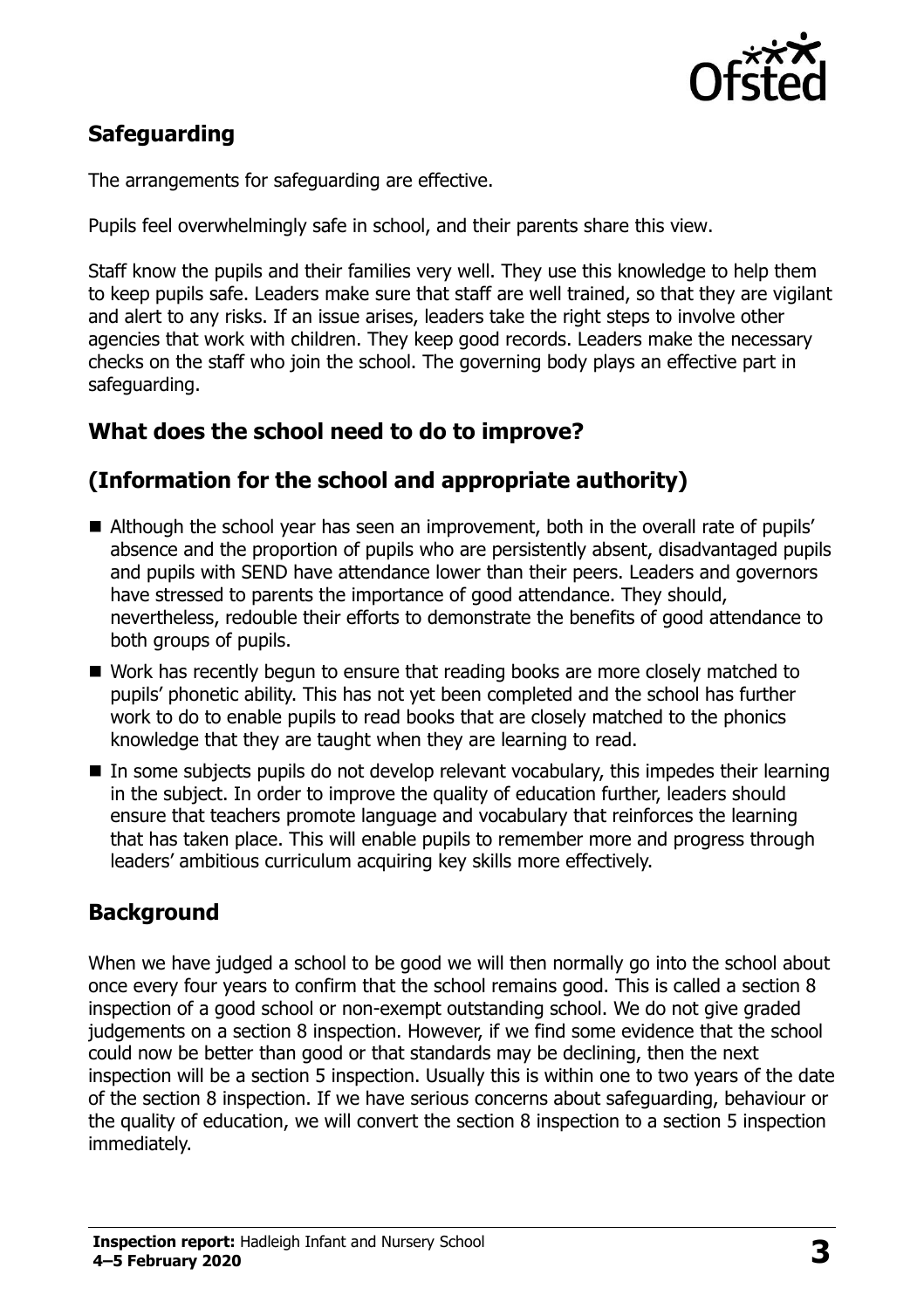

This is the first section 8 inspection since we judged Hadleigh Infant and Nursery School to be good on 4–5 May 2016.

#### **How can I feed back my views?**

You can use [Ofsted Parent View](https://parentview.ofsted.gov.uk/) to give Ofsted your opinion on your child's school, or to find out what other parents and carers think. We use Ofsted Parent View information when deciding which schools to inspect, when to inspect them and as part of their inspection.

The Department for Education has further quidance on how to complain about a school.

If you are the school and you are not happy with the inspection or the report, you can [complain to Ofsted.](https://www.gov.uk/complain-ofsted-report)

#### **Further information**

You can search for [published performance information](http://www.compare-school-performance.service.gov.uk/) about the school.

In the report, '[disadvantaged pupils](http://www.gov.uk/guidance/pupil-premium-information-for-schools-and-alternative-provision-settings)' refers to those pupils who attract government pupil premium funding: pupils claiming free school meals at any point in the last six years and pupils in care or who left care through adoption or another formal route.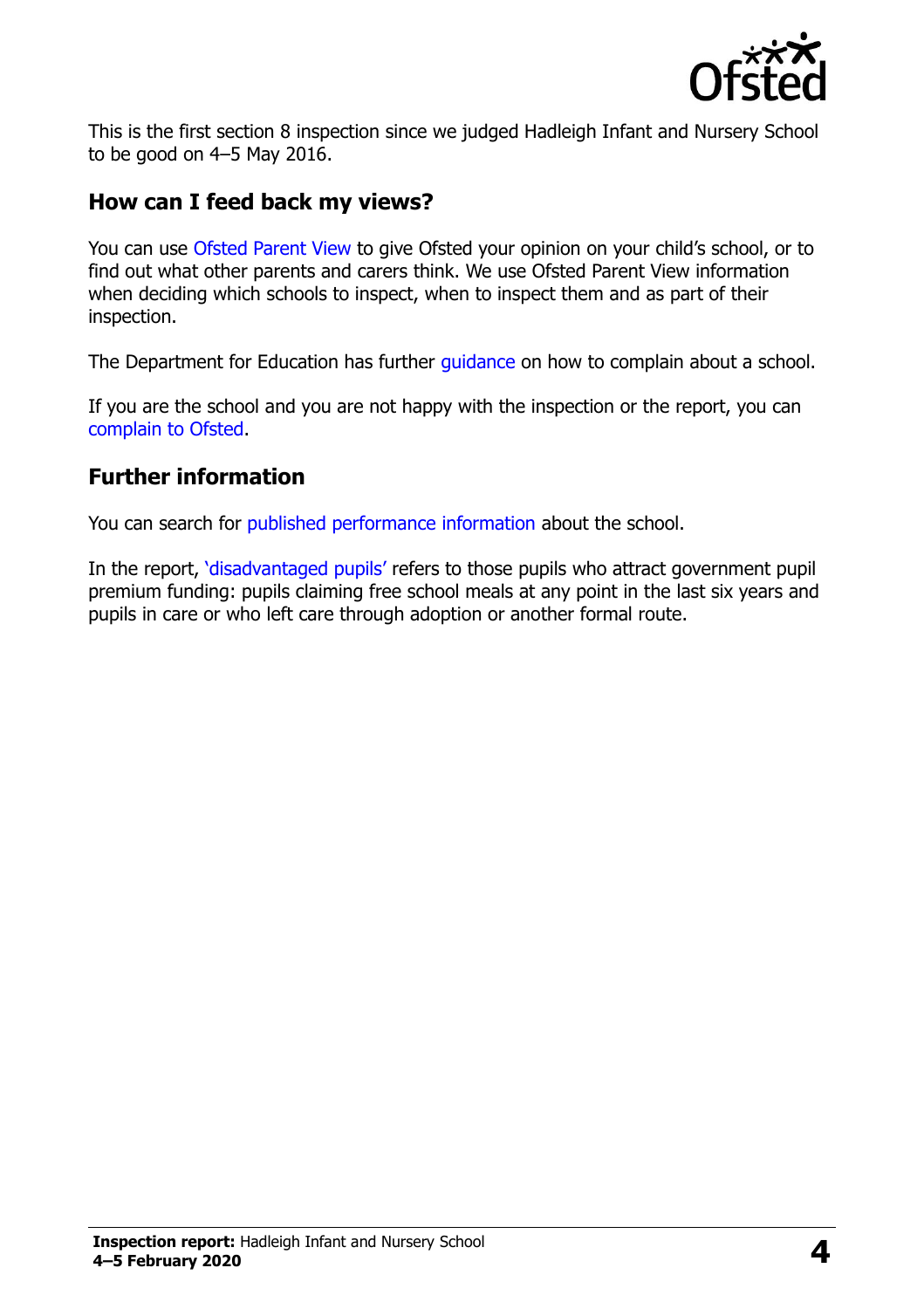

### **School details**

| Unique reference number             | 137027                        |
|-------------------------------------|-------------------------------|
| <b>Local authority</b>              | <b>Essex</b>                  |
| <b>Inspection number</b>            | 10121446                      |
| <b>Type of school</b>               | Infant                        |
| <b>School category</b>              | Academy converter             |
| Age range of pupils                 | $3$ to $7$                    |
| <b>Gender of pupils</b>             | Mixed                         |
| Number of pupils on the school roll | 306                           |
| <b>Appropriate authority</b>        | Board of trustees             |
| <b>Chair of governing body</b>      | Ian Holroyd                   |
| <b>Headteacher</b>                  | Sam Proctor                   |
| Website                             | www.hadleigh-inf.essex.sch.uk |
| Date of previous inspection         | 4-5 May 2016                  |

## **Information about this school**

- Since the previous inspection, a new headteacher has been appointed.
- The early years provides part-time Nursery education and full-time education for children in the Reception classes.

## **Information about this inspection**

- During this inspection, I met with the headteacher and the two assistant headteachers.
- $\blacksquare$  I met with six governors, including the chair of the governing body.
- I examined the single central safeguarding record and the checks that leaders make on staff prior to them starting at the school. I also spoke with those leaders responsible for safeguarding to discuss how pupils are kept safe.
- I spoke to pupils about their experience of school and their views on behaviour and bullying. I also observed pupils' behaviour during lessons and at breaktimes.
- I considered the following subjects in depth: reading, science and physical education. Inspection activities included: evaluation of curriculum planning; scrutiny of improvement plans; visits to lessons with leaders; scrutiny of pupils' work; listening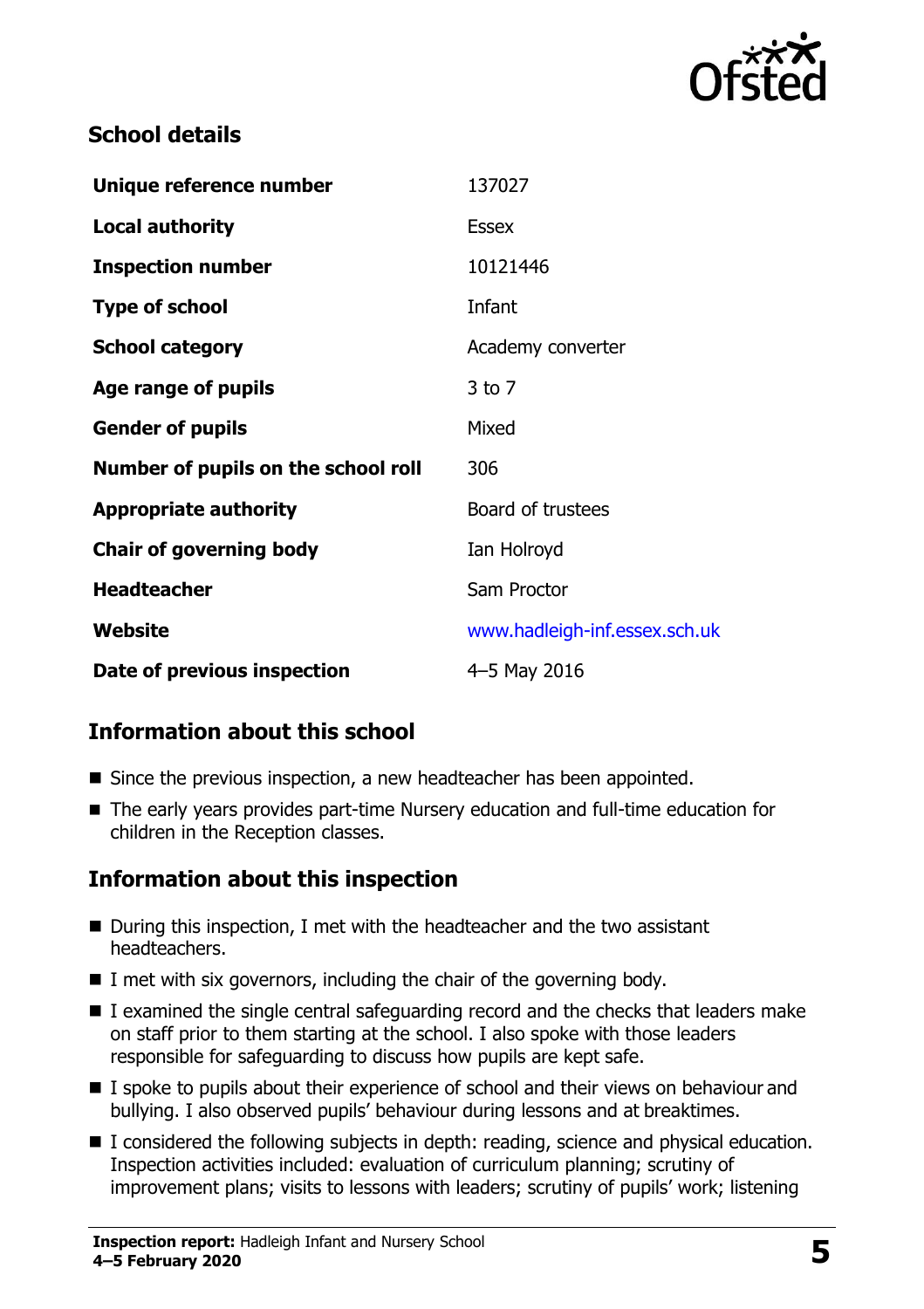

to pupils read; discussions with subject leaders and teachers; and discussions with pupils.

■ I took account of the 124 responses to Ofsted's online survey, Parent View, and 121 free-text comments. I also considered the 31 responses to the survey for staff.

#### **Inspection team**

Joseph Figg, lead inspector Ofsted Inspector